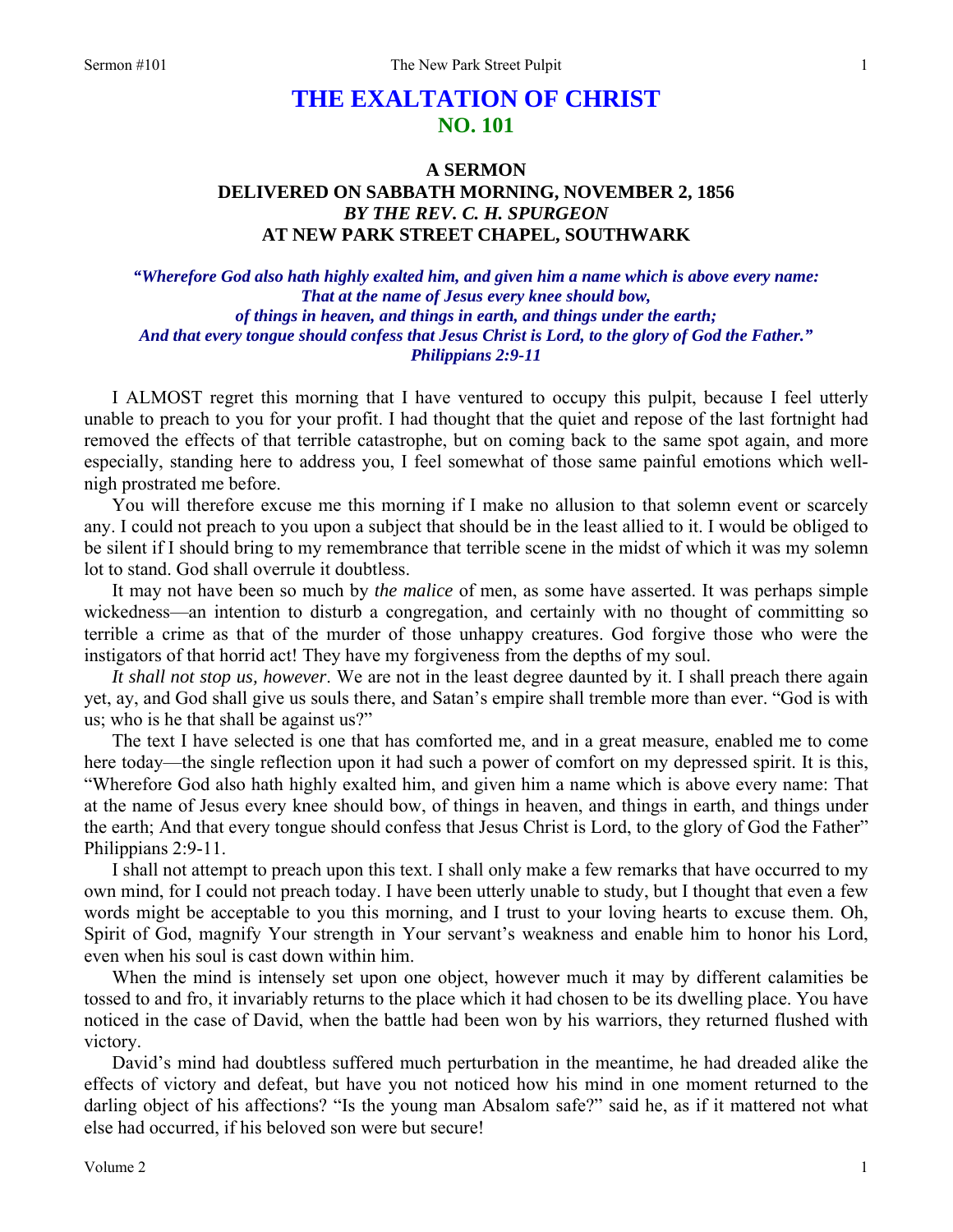So, beloved, is it with the Christian in the midst of calamities, whether they be the wreck of nations, the crash of empires, the heaving of revolutions, or the scourge of war, the great question which he asks himself, and asks of others too, is this—is Christ's kingdom safe? In his own personal afflictions, his chief anxiety is—Will God be glorified and will His honor be increased by it?

If it be so, says he, although I be but as smoking flax, yet if the sun is not dimmed I will rejoice, and though I be a bruised reed, if the pillars of the temple are unbroken, what does it matter that my reed is bruised? He finds it sufficient consolation, in the midst of all the breaking in pieces which he endures, to think that Christ's throne stands fast and firm, and that though the earth has rocked beneath *his* feet, yet Christ stands on a rock which can never be moved.

Some of these feelings, I think, have crossed our minds. Amidst much tumult and divers rushings to and fro of troublous thoughts, our souls have returned to the darling object of our desires, and we have found it no small consolation after all to say, "It matters not what shall become of us: God hath highly exalted *him*, and given *him* a name which is above every name: That at the name of *Jesus* every knee should bow."

This text has afforded sweet consolation to every heir of heaven. Allow me, very briefly, to give you the consolations of it. *To the true Christian there is much comfort in the very fact of Christ's exaltation*. In the second place, *there is no small degree of consolation in the reason of it*. "*Wherefore*, also God hath highly exalted him," that is, because of His previous humiliation. And thirdly, there is no small amount of really divine solace in the thought of *the person who has exalted Christ*. "Wherefore *God*  also"—although men despise Him and cast Him down, "God also hath highly exalted him."

**I.** First, then, IN THE VERY FACT OF CHRIST'S EXALTATION, THERE IS TO EVERY TRUE CHRISTIAN A VERY LARGE DEGREE OF COMFORT.

Many of you who have no part nor lot in spiritual things, not having love to Christ, nor any desire for His glory, will but laugh when I say that this is a very bottle of cordial to the lip of the weary Christian, that Christ, after all, is glorified. To you it is no consolation, because you lack that condition of heart which makes this text sweet to the soul.

To you there is nothing of joy in it, it does not stir your bosom, it gives no sweetness to your life. For this very reason, that you are not joined to Christ's cause, nor do you devoutly seek to honor Him. But the true Christian's heart leaps for joy, even when cast down by divers sorrows and temptations, at the remembrance that Christ is exalted, for in that he finds enough to cheer his own heart.

Note here, beloved, that the Christian has certain features in his character which make the exaltation of Christ a matter of great joy to him. First, he has in his own opinion, and not in his own opinion only, but in reality, *a relationship to Christ*, and therefore he feels an interest in the success of his kinsman. You have watched the father's joy when, step by step his boy has climbed to opulence or fame. You have marked the mother's eye, as it sparkled with delight when her daughter grew up to womanhood and burst forth in all the grandeur of beauty.

You have asked why they should feel such interest, and you have been told, because the boy was his or the girl was hers. They delighted in the advancement of their little ones, because of their relationship. Had there been no relationship, they might have been advanced to kings, emperors, or queens, and they would have felt but little delight. But from the fact of kindred, each step was invested with a deep and stirring interest.

Now, it is so with the Christian. He feels that Jesus Christ, the glorified Prince of the kings of the earth, is his brother. While he reverences Him as God, he admires Him as the man-Christ, bone of his bone and flesh of his flesh, and he delights in his calm and placid moments of communion with Jesus, to say to Him, "O Lord, You are my brother."

His song is, "My beloved is mine and I am his." It is his joy to sing,

*"In ties of blood with sinners one,"*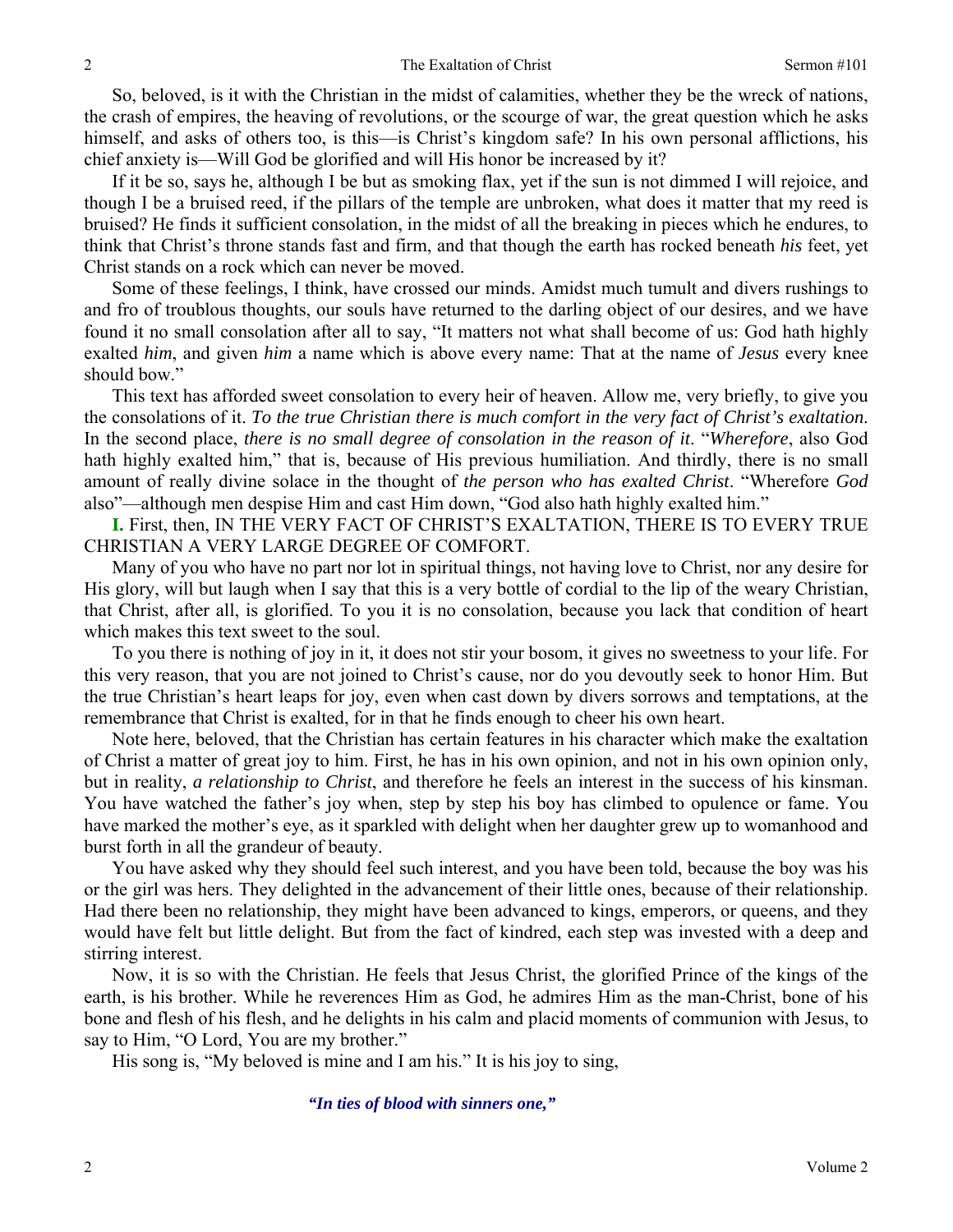Christ Jesus is, for He is man, even as we are, and He is no less and no more man than we are, save only sin.

Surely, when we feel we are related to Christ, His exaltation is the source of the greatest joy to our spirits. We take a delight in it, seeing it is one of our family that is exalted. It is the Elder Brother of the great one family of God in heaven and earth. It is the Brother to whom all of us are related.

There is also in the Christian, not only the feeling of relationship merely, but there is a feeling of *unity in the cause*. He feels that when Christ is exalted, it is himself exalted in some degree, seeing he has sympathy with His desire of promoting the great cause and honor of God in the world. I have no doubt that every common soldier who stood by the side of the Duke of Wellington felt honored when the commander was applauded for the victory, for, said he, "I helped him. I assisted him. It was but a minor part that I played. I did but maintain my rank. I did but sustain the enemy's fire, but now the victory is gained, I feel an honor in it, for I helped, in some degree, to gain it."

So the Christian, when he sees his Lord exalted, says, "It is the Captain that is exalted, and in His exaltation, all His soldiers share. Have I not stood by His side? Little was the work I did, and poor the strength which I possessed to serve Him, but still, I aided in the labor." And the commonest soldier in the spiritual ranks feels that he himself is in some degree exalted when he reads this, "Wherefore God also hath highly exalted him, and given him a name which is above every name." A renown above every name, "That at the name of Jesus every knee should bow."

Moreover, the Christian knows not only that there is this unity in design, but that there is a *real union* between Christ and all His people. It is a doctrine of revelation seldom descanted upon, but never too much thought of—the doctrine that Christ and His members are all one. Know you not, beloved, that every member of Christ's church is a member of Christ Himself? We are "of his flesh and of his bones," parts of His great mystical body. And when we read that our Head is crowned, O rejoice, you members of His, His feet or His hands, though the crown is not on you, yet being on your Head, you share the glory, for you are one with Him.

See Christ yonder, sitting at His Father's right hand! Believer! He is the pledge of your glorification. He is the surety of your acceptance, and moreover, He is your representative. The seat which Christ possesses in heaven, He has not only by His own right, as a person of the deity, but He has it also as the representative of His whole church, for He is their forerunner and He sits in glory as the representative of every one of them.

O rejoice, believer, when you see your Master exalted from the tomb, when you behold Him exalted up to heaven. Then, when you see Him climb the steps of light and sit upon His lofty throne, where angers' ken can scarcely reach Him—when you hear the acclamations of a thousand seraphs—when you note the loud pealing choral symphony of millions of the redeemed, think, when you see Him crowned with light—think that you are exalted too in Him, seeing that you are a part of Himself. Happy are you if you know this, not only in doctrine, but in sweet experience too.

Knit to Christ, wedded to Him, grown into Him, parts and portions of His very self, we throb with the heart of the body. When the Head itself is glorified, we share in the praise. We feel that His glorification bestows an honor upon us. Ah! beloved, have you ever felt that unity to Christ? Have you ever felt a unity of desire with Him? If so, you will find this rich with comfort.

But if not—if you know not Christ—it will be a source of grief rather than a pleasure to you that He is exalted, for you will have to reflect that He is exalted to crush you, exalted to judge you and condemn you, exalted to sweep this earth of its sins, and cut the curse up by the roots, and you with it, unless you repent and turn unto God with full purpose of heart.

There is yet another feeling, which I think is extremely necessary to any very great enjoyment of this truth, that Christ is exalted. It is a feeling of *entire surrender of one's whole being to the great work of seeking to honor Him*. Oh! I have strived for that—would to God I might attain unto it! I have now concentrated all my prayers into one, and that one prayer is this, that I may die to self and live wholly to Him.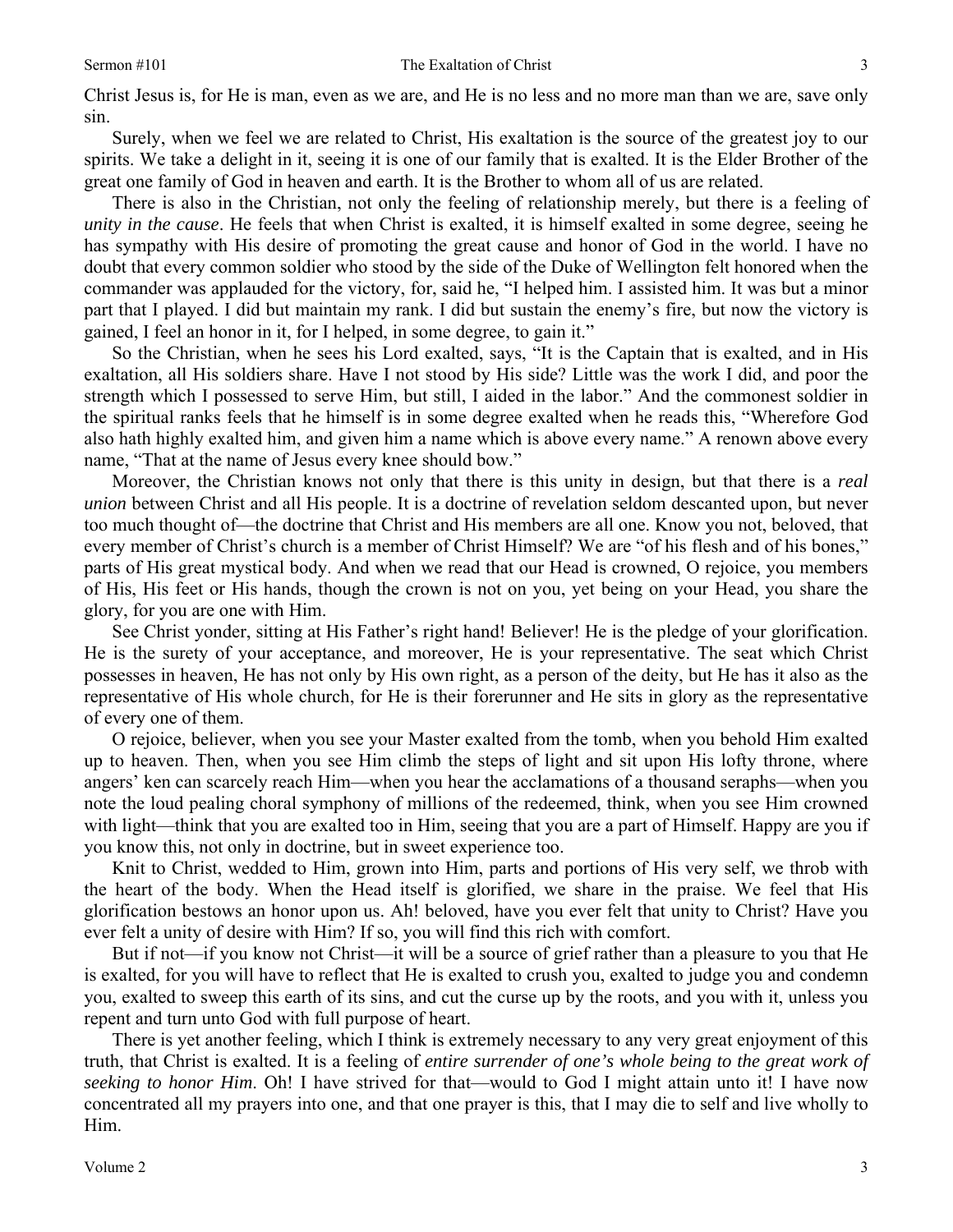It seems to me to be the highest stage of man—to have no wish, no thought, no desire but Christ—to feel that to die were bliss, if it were for Christ—that to live in penury, and woe, and scorn, and contempt, and misery, were sweet for Christ—to feel that it did not matter what became of one's self, so that one's Master was but exalted—to feel that though, like a sere leaf, you are blown in the blast, you are quite careless whither you are going, so long as you feel that the Master's hand is guiding you according to His will.

Or rather to feel that though like the diamond you must be cut, that you care not how sharply you may be cut, so that you may be made fit to be a brilliant jewel in *His* crown. That you care little what may be done to you, if you may but honor *Him.* 

If any of you have attained to that sweet feeling of self-annihilation, you will look up to Christ as if He were the sun, and you will say of yourself, "O Lord, I see Your beams. I feel myself to be not a beam from You—but darkness, swallowed up in Your light. The most I ask is that You would live in me, that the life I live in the flesh may not be my life, but Your life in me, that I may say with emphasis, as Paul did, 'For me to live is Christ.'"

A man that has attained to this never need care what is the opinion of this world. He may say, "Do you praise me? Do you flatter me? Take back your flatteries. I ask them not at your hands. I sought to praise my Master. You have laid the praises at my door. Go, lay them at *His* and not at mine. Do you scorn me? Do you despise me? Thrice happy am I to bear it, if you will not scorn and despise *Him*!"

And if you will, yet know this, that He is beyond your scorn, and therefore smite the soldier for his Captain's sake. Ay, strike, strike, but the King you cannot touch—He is highly exalted—and though you think you have gotten the victory, you may have routed one soldier of the army, but the main body is triumphant. One soldier seems to be smitten to the dust, but the Captain is coming on with His victorious cohorts and shall trample you, flushed with your false victory, beneath His conquering feet.

As long as there is a particle of selfishness remaining in us, it will mar our sweet rejoicing in Christ—till we get rid of it, we shall never feel constant joy. I do think that the root of sorrow is self. If we once got rid of that, sorrow would be sweet, sickness would be health, sadness would be joy, penury would be wealth, as far as our feelings with regard to them are concerned. *They* might not be changed, but *our feelings* under them would be vastly different. If you would seek happiness, seek it at the roots of your selfishness. Cut up your selfishness and you will be happy.

I have found that whenever I have yielded to the least joy when I have been praised, I have made myself effeminate and weak. I have then been prepared to feel acutely the arrows of the enemy. But when I have said of the praises of men, "Yes, what are you? worthless things!"—then I could also say of their contempt—"Come on! Come on! I'll send you all where I sent the praises. You may go together and fight your battles with one another, but as for me, let your arrows rattle on my mail—they must not, and they shall not reach my flesh."

But if you give way to one, you will to another. You must seek and learn to live wholly on Christ to sorrow when you see *Christ* maligned and dishonored, to rejoice when you see *Him* exalted, and then you will have constant cause for joy. Sit down now, O reviled one, poor, despised, and tempted one. Sit down, lift up your eyes, see Him on His throne, and say within yourself, "Little though I be, I know I am united to Him. He is my love, my life, my joy. I care not what happens, so long as it is written, 'The Lord reigneth."

**II.** Now, briefly upon the second point. Here also is the very fountain and wellspring of joy, in THE REASON OF CHRIST'S EXALTATION.

"Wherefore God also hath highly exalted him." Why? Because, "He being in the form of God, thought it not robbery to be equal with God: But made himself of no reputation, and took upon him the form of a servant, and was made in the likeness of men: And being found in fashion as a man, he humbled himself, and became obedient unto death, even the death of the cross. Wherefore God also hath highly exalted him."

4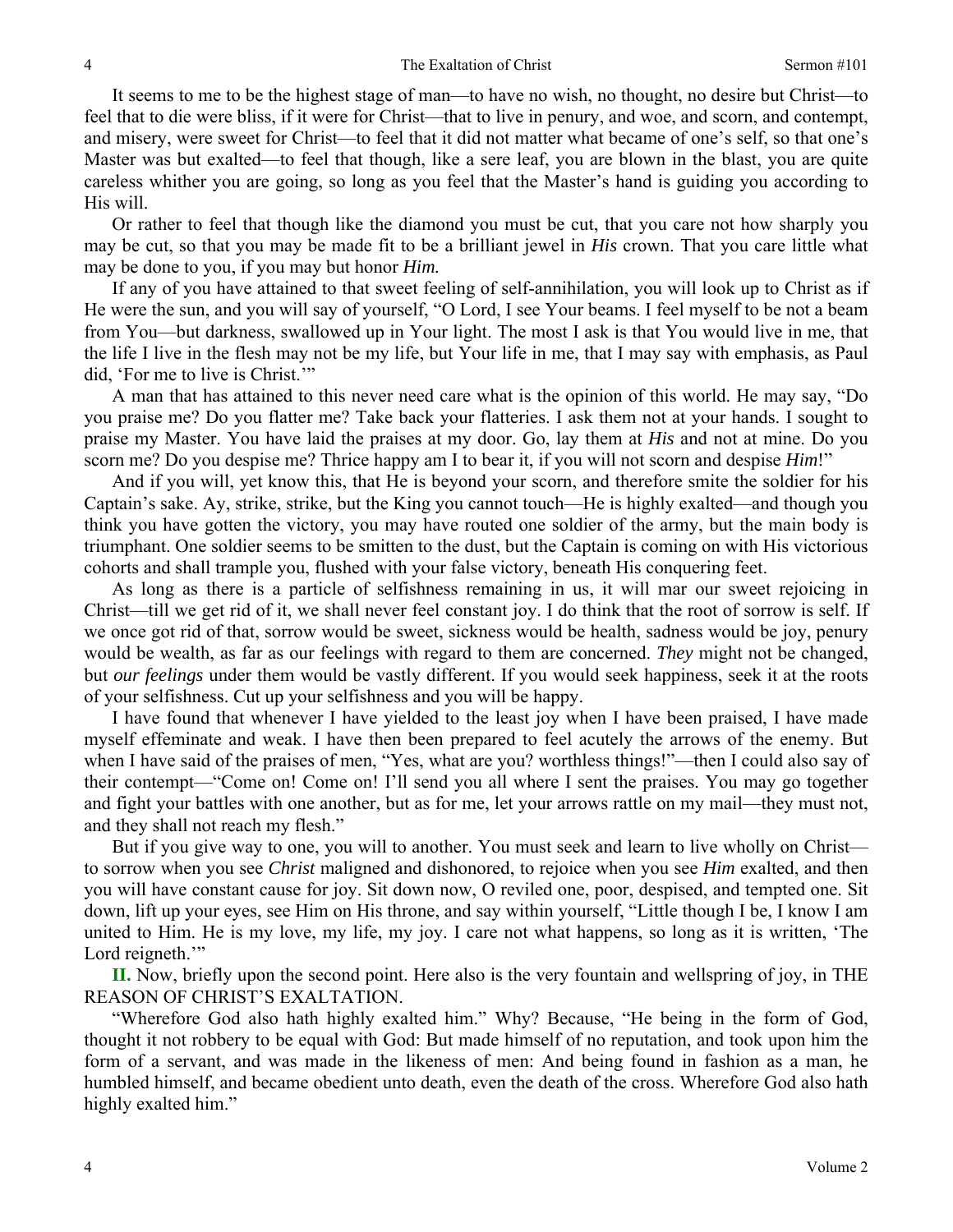This, of course, relates to the manhood of our Lord Jesus Christ. As God, Christ needed no exaltation. He was higher than the highest, "God over all, blessed for ever." But the symbols of His glory having been for a while obscured, having wrapped His Godhead in mortal flesh, His flesh with His Godhead ascended up on high, and the man-God, Christ Jesus, who had stooped to shame, and sorrow, and degradation, was highly exalted "far above all principalities and powers," that He might reign Prince-regent over all worlds, yea, over heaven itself.

Let us consider, for a moment, that depth of degradation to which Christ descended, and then, my beloved, it will give you joy to think that for that very reason His manhood was highly elected. Do you see that man—

### *"The humble Man before His foes, The weary Man and full of woes?"*

Do you mark Him as He speaks? Note the marvelous eloquence which pours from His lips and see how the crowds attend Him. But do you hear, in the distance, the growling of the thunders of calumny and scorn? Listen to the words of His accusers. They say He is "a gluttonous man and a wine-bibber, a friend of publicans and sinners." "He has a devil and is mad." All the whole vocabulary of abuse is exhausted by vituperation upon Him. He is slandered, abused, persecuted! Stop! Do you think that He is by this cast down, by this degraded? No, for this very reason, "*God hath highly exalted him*."

Mark the shame and spitting that have come upon the cheek of yonder man of sorrows! See His hair plucked with cruel hands. Mark you how they torture Him and how they mock Him. Do you think that this is at all dishonorable to Christ? It is apparently so, but listen to this, "He became obedient" and therefore "*God hath highly exalted him*."

Ah! there is a marvelous connection between that shame, and spitting, and the bending of the knee of seraphs. There is a strange yet mystic link which unites the calumny and the slander with the choral sympathies of adoring angels. The one was, as it were, the seed of the other. Strange that it should be, but the black, the bitter seed brought forth a sweet and glorious flower which blooms forever. He suffered and He reigned. He stooped to conquer and He conquered, for He stooped, and was exalted for He conquered.

Consider Him further still. Do you mark Him in your imagination nailed to yonder cross! Oh yes! you are full of pity, with tears standing thick! Oh! how I mark the floods gushing down His cheeks! Do you see His hands bleeding and His feet, too, gushing gore? Behold Him! The bulls of Bashan gird Him round and the dogs are hounding Him to death! Hear Him! "Eloi, Eloi, lama sabacthani?"

The earth startles with fright. A God is groaning on a cross! What! Does not this dishonor Christ? No, it honors Him! Each of the thorns becomes a brilliant in His diadem of glory, the nails are forged into His sceptre, and His wounds do clothe Him with the purple of empire. The treading of the winepress has stained His garments, but not with stains of scorn and dishonor. The stains are embroideries upon His royal robes forever. The treading of that wine-press has made His garments purple with the empire of a world and He is the Master of a universe forever.

O Christian! sit down and consider that your Master did not mount from earth's mountains into heaven, but from her valleys. It was not from heights of bliss on earth that He strode to eternal bliss, but from depths of woe He mounted up to glory. Oh! what a stride was that, when, at one mighty step from the grave to the throne of The Highest, the man Christ, the God, did gloriously ascend.

And yet reflect! He in some way, mysterious yet true, was exalted because He suffered. "Being found in fashion as a man, he humbled himself, and became obedient unto death, even the death of the cross. Wherefore God also hath highly exalted him, and given him a name which is above every name."

Believer, there is comfort for you here, if you will take it. If Christ were exalted through His degradation, so shall you be. Count not your steps to triumph by your steps upward, but by those which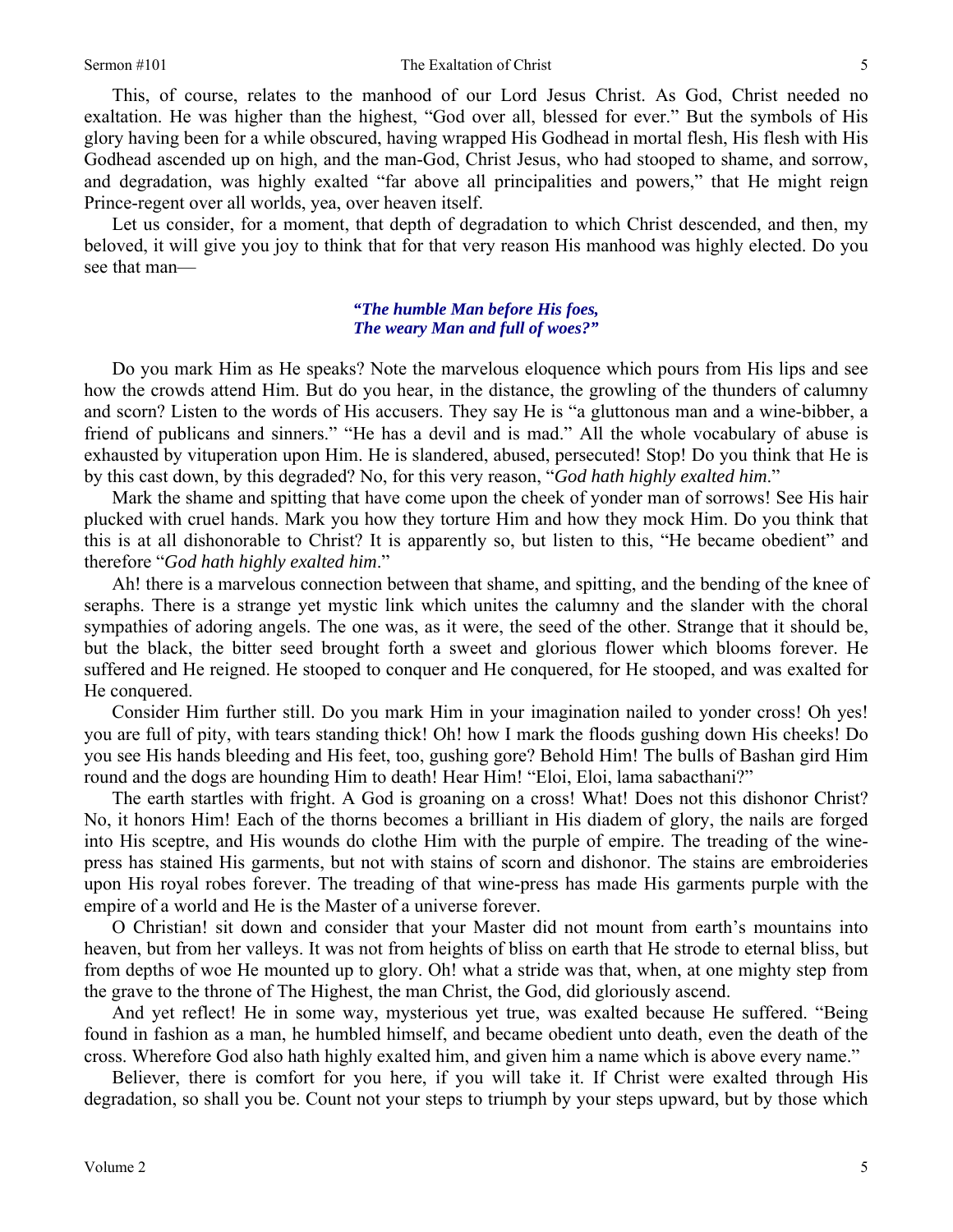are seemingly downward. The way to heaven is downhill. He who would be honored forever must sink in his own esteem and often in that of his fellow-men.

Oh! think not of yon fool who is mounting to heaven by his own light opinions of himself and by the flatteries of his fellows, that he shall safely reach Paradise. Nay, that shall burst on which he rests, and he shall fall and be broken in pieces. But he who descends into the mines of suffering shall find unbounded riches there, and he who dives into the depths of grief shall find the pearl of everlasting life within its caverns.

Recollect, Christian, that you are exalted when you are disgraced. Read the slanders of your enemies as the plaudits of the just. Count that the scoff and jeer of wicked men are equal to the praise and honor of the godly—their blame is censure and their censure praise. Reckon, too, if your body should ever be exposed to persecution, that it is no shame to you, but the reverse.

And if you should be privileged (and you may) to wear the blood-red crown of martyrdom, count it no disgrace to die. Remember, the most honorable in the church are "the noble army of martyrs." Reckon that the greater the sufferings they endured, so much the greater is their "eternal weight of glory."

And so do you, if you stand in the brunt and thick of the fight, remember that you shall stand in the midst of glory. If you have the hardest to bear, you shall have the sweetest to enjoy. On with you, then through floods, through fire, through death, through hell, if it should lie in your path. Fear not. He who glorified Christ because He stooped shall glorify you. For after He has caused you to endure awhile, He will give you "a crown of life which fadeth not away."

**III.** And now, in the last place, beloved, here is yet another comfort for you. THE PERSON WHO exalted Christ is to be noticed. "GOD also hath highly exalted him."

The emperor of all the Russians crowns himself. He is an autocrat and puts the crown upon his own head, but Christ has no such foolish pride. Christ did not crown Himself. "GOD also hath highly exalted him." The crown was put upon the head of Christ by God.

And there is to me a very sweet reflection in this—that the hand that put the crown on Christ's head will one day put the crown on ours—that the same Mighty One who crowned Christ, "King of kings and Lord of lords," will crown us, when He shall make us "kings and priests unto him for ever." "I know," said Paul, "there is laid up for me a crown of glory which fadeth not away, which God, the righteous judge, shall give me in that day."

Now, just pause over this thought—that Christ did not crown Himself, but that His Father crowned Him. That He did not elevate Himself to the throne of majesty, but that His Father lifted Him there and placed Him on His throne. Why, reflect thus—man never highly exalted Christ. Put this then in opposition to it, "*God* also hath highly exalted him."

Man hissed Him, mocked Him, hooted Him. Words were not hard enough—they would use stones. "They took up stones again to stone him." And stones failed. Nails must be used and He must be crucified. And then there comes the taunt, the jeer, the mockery, whilst He hangs languishing on His death-cross. Man did not exalt Him. Set the black picture there.

Now put this, with this glorious, this bright scene, side by side with it, and one shall be a foil to the other. *Man* dishonored Him, "*God* also exalted him." Believer, if all men speak ill of you, lift up your head and say, "Man exalted not my Master. I thank him that he exalts not me. The servant should not be above his master, nor the servant above his lord, nor he that is sent, greater than he that sent him."

> *"If on my face for His dear name, Shame and reproach shall be; I'll hail reproach and welcome shame, For He'll remember me."*

God will remember me and highly exalt me after all, though man casts me down.

6

6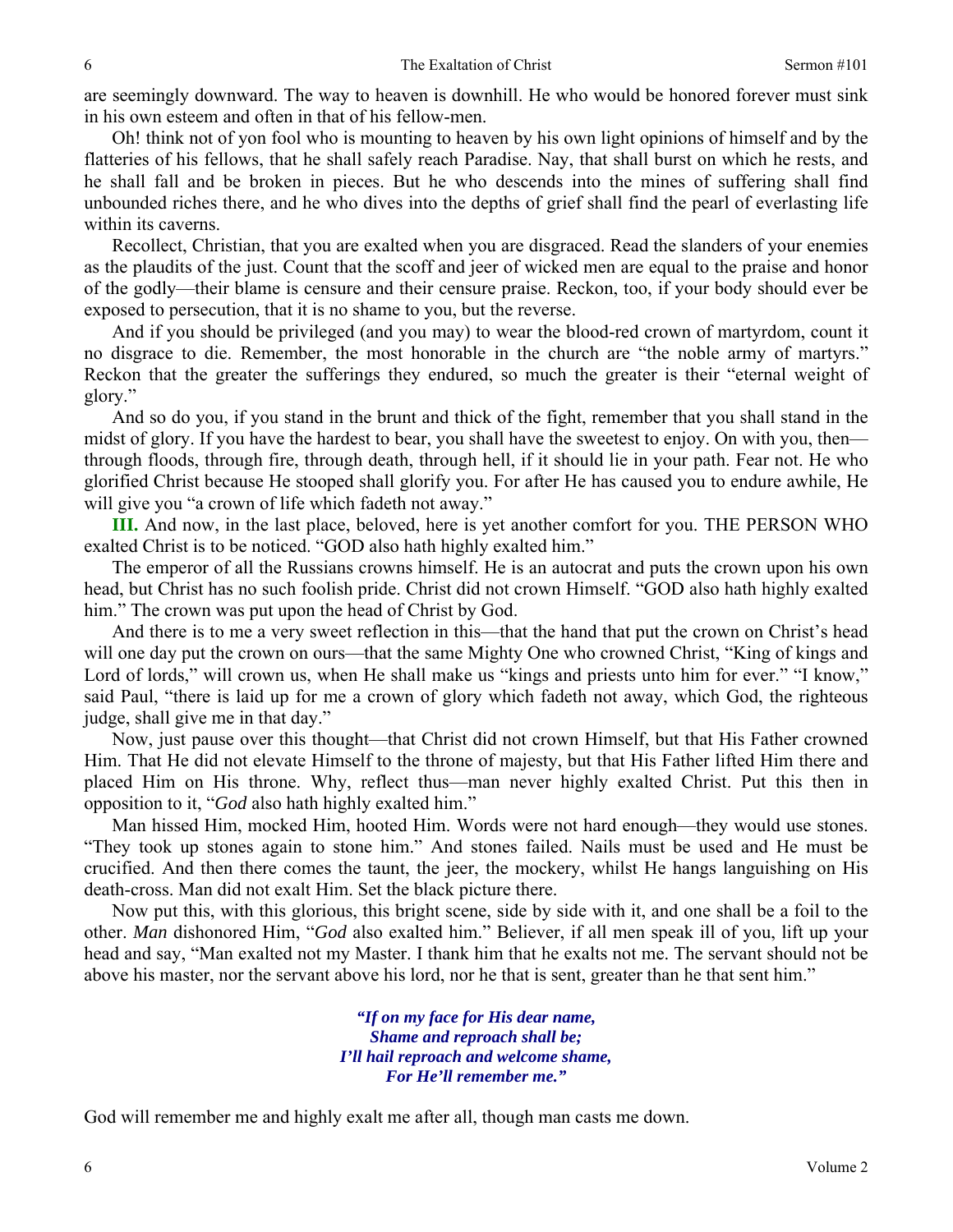Put it, again, in opposition to the fact, that Christ did not exalt Himself. Poor Christian! *You* feel that you cannot exalt yourself. Sometimes you cannot raise your poor depressed spirits. Some say to you, "Oh! you should not feel like this." They tell you, "Oh! you should not speak such words, nor think such thoughts."

Ah! "The heart knoweth its own bitterness, and a stranger intermeddleth not therewith"—ay, and I will improve upon it, "nor a friend either." It is not easy to tell how another ought to feel and how another ought to act. Our minds are differently made, each in its own mold, which mold is broken afterwards, and there shall never be another like it.

We are all different, each one of us, but I am sure there is one thing in which we are all brought to unite in times of deep sorrow, namely, in a sense of helplessness. We feel that we cannot exalt ourselves. Now remember, our Master felt just like it. In the twenty-second Psalm, which, if I read it rightly, is a beautiful soliloquy of Christ upon the cross.

He says to Himself, "I am a worm and no man." As if He felt Himself so broken, so cast down, that instead of being more than a man, as He was, He felt for awhile less than man. And yet, when He could not lift a finger to crown Himself, when He could scarce heave a thought of victory, when His eye could not flash with even a distant glimpse of triumph—then His God was crowning Him. Are you so broken in pieces, Christian? Think not that you are cast away forever, for, "God also hath highly exalted him," who did not exalt himself. And this is a picture and prophecy of what He will do for you.

And now, beloved, I can say little more upon this text, save that I bid you now for a few minutes, meditate and think upon it. Oh! let your eyes be lifted up. Bid heaven's blue veil divide. Ask power of God—I mean spiritual power from on high, to look within the veil. I bid you not look to the streets of gold, nor to the walls of jasper, nor to the pearly-gated city. I do not ask you to turn your eyes to the white-robed hosts who forever sing loud hallelujahs.

But yonder, my friends, turn your eyes,

*"There, like a man, the Savior sits; The God, how bright He shines; And scatters infinite delight On all the happy minds."* 

Do you see Him?

*"The head that once was crowned with thorns, Is crowned with glory now; A royal diadem adorns That mighty Victor's brow.* 

> *No more the bloody crown, The cross and nails no more: For hell itself shakes at His frown, And all the heavens adore."*

Look at Him! Can your imagination picture Him? Behold His transcendent glory! The majesty of kings is swallowed up. The pomp of empires dissolves like the white mist of the morning before the sun. The brightness of assembled armies is eclipsed. He in Himself is brighter than the sun, more terrible than armies with banners.

See Him! See Him! Oh! hide your heads, you monarchs. Put away your gaudy pageantry, you lords of this poor narrow earth! His kingdom knows no bounds. Without a limit His vast empire stretches out itself. Above Him all is His. Beneath Him many a step are angels and they are His. And they cast their crowns before His feet.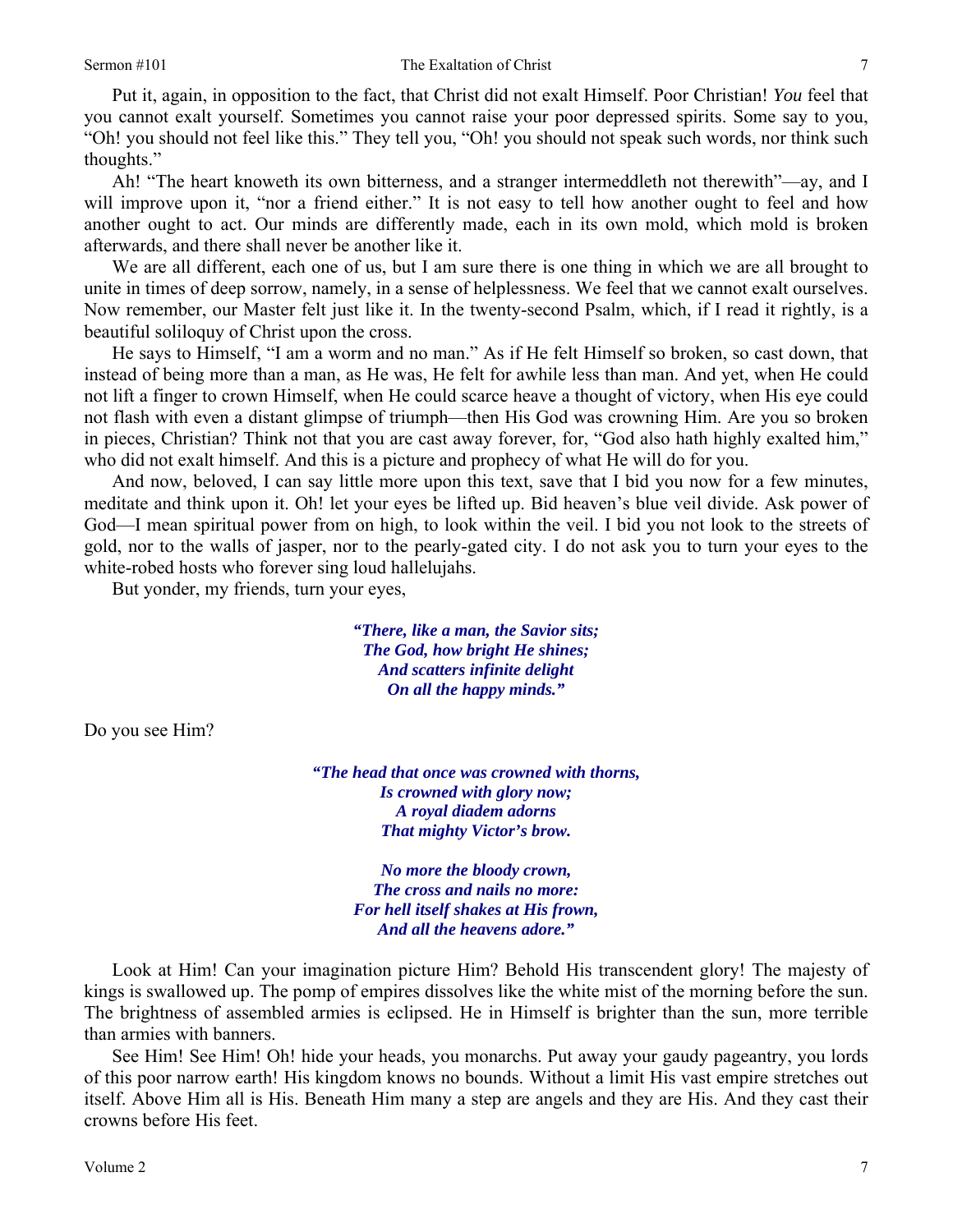With them stand His elect and ransomed, and *their* crowns too are His. And here upon this lower earth stand His saints, and they are His and they adore Him. And under the earth, among the infernals, where devils growl their malice, even there is trembling and adoration. And where lost spirits, with wailing and gnashing of teeth forever lament their being, even there, there is the acknowledgement of His Godhead, even though the confession helps to make the fire of their torments.

In heaven, in earth, in hell, all knees bend before Him and every tongue confesses that He is God. If not now, yet in the time that is to come this shall be carried out, that every creature of God's making shall acknowledge His Son to be "God over all, blessed for ever. Amen."

Oh! my soul anticipates that blessed day when this whole earth shall bend its knee before its God willingly! I do believe there is a happy era coming, when there shall not be one knee unbent before my Lord and Master. I look for that time, that latter-day glory, when kings shall bring presents, when queens shall be the nursing mothers of the church, when the gold of Sheba and the ships of Tarshish, and the camels of Arabia shall alike be His, when nations and tribes of every tongue shall

### *"Dwell on His name with sweetest song, And infant voices shall proclaim Their early blessings on His name."*

Sometimes I hope to live to see that all-auspicious era—that halcyon age of this world, so much oppressed with grief and sorrow by the tyranny of its own habitants. I hope to see the time when it shall be said, "Shout, for the great Shepherd reigns and His unsuffering kingdom now is come"—when earth shall be one great orchestra of praise, and every man shall sing the glorious hallelujah anthem of the King of kings.

But even now, while waiting for that era, my soul rejoices in the fact that every knee does virtually bow, though not willingly, yet really. Does the scoffer, when he mouths high heaven, think that he insults God? He thinks so, but his insult dies long ere it reaches half-way to the stars. Does he conceive, when in his malice he forges a sword against Christ, that his weapon shall prosper?

If he does, I can well-conceive the derision of God, when He sees the wildest rebel, the most abandoned despiser, still working out his great decrees, still doing that which God has eternally ordained, and in the midst of his wild rebellion still running in the very track which in some mysterious way from before all eternity had been marked as the track in which that being should certainly move.

"The wild steeds of earth have broken their bridles, the reins are out of the hands of the charioteer"—so some say, but they are not, or if they are, the steeds run the same round as they would have done had the Almighty still grasped the reins. The world has not gone to confusion. Chance is not God. God is still Master, and let men do what they will, and hate the truth we now prize, they shall after all do what God wills, and their direst rebellion shall prove but a species of obedience, though they know it not.

But you will say, "Why dost thou yet find fault; for who has resisted such a will as that?" "Nay, but O man, who art thou that repliest against God? Shall the thing formed say to him that formed it, why hast thou made me thus? Hath not the potter power over the clay, of the same lump, to make one vessel unto honour and another unto dishonour? What if God, willing to show his wrath, and to make his power known, endured with much longsuffering the vessels of wrath fitted to destruction: and that he might make known the riches of his glory on the vessels of mercy, which he had afore prepared unto glory?"

Who is he that shall blame Him? Woe unto him that strives with his Maker! He is God—know that, you inhabitants of the land, and all things, after all, shall serve His will. I like what Luther says in his bold hymn, where, notwithstanding all that those who are haters of predestination choose to affirm, he knew and boldly declared, "He everywhere hath sway, and all things serve his might." Notwithstanding all they do, there is God's sway, after all.